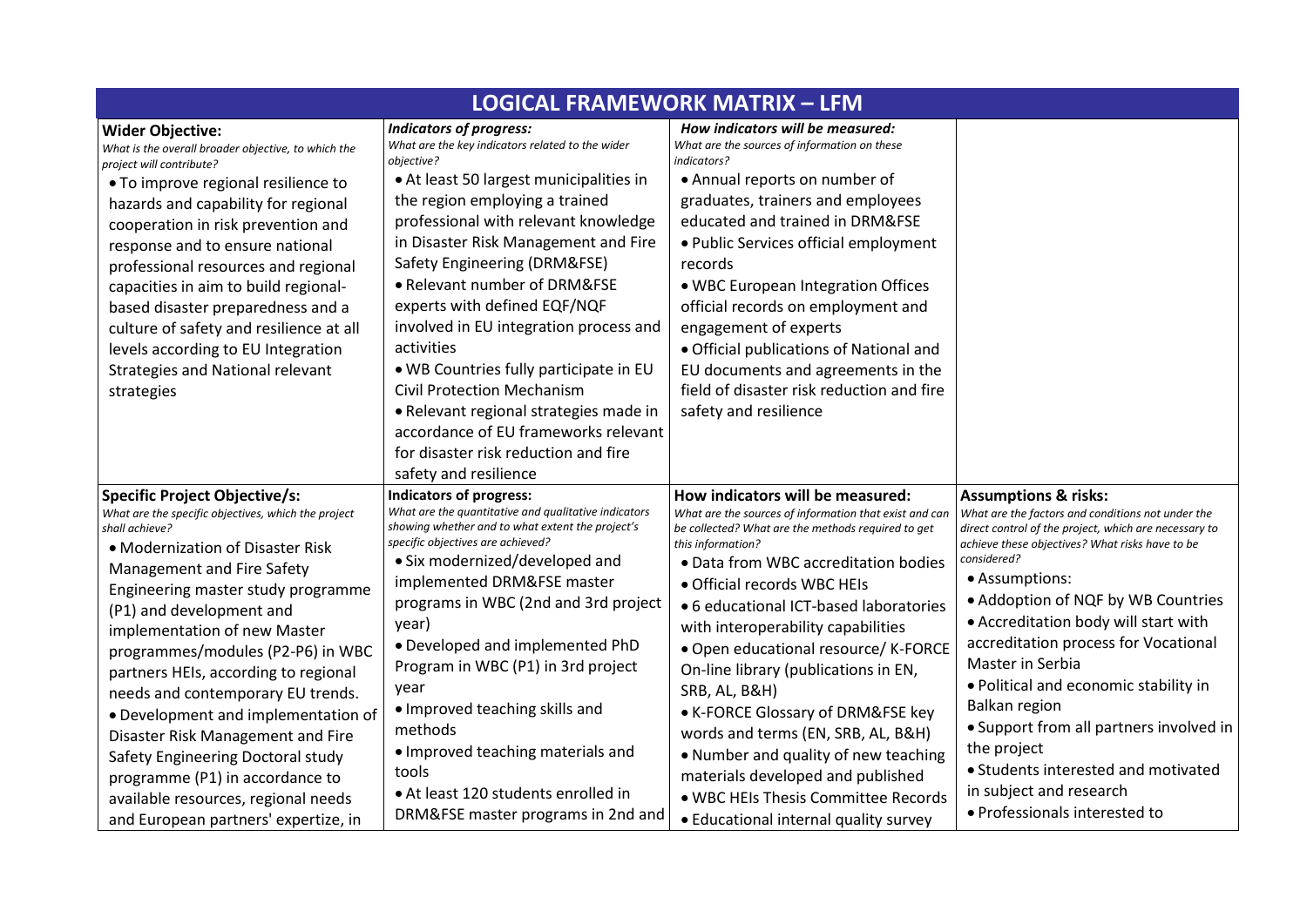| aim to ensure regional capacities and                                                                                                                                                                                                                                                                                                                                                                                                                                                                                                                                                                                                                                                                                                          | 3rd project year                                                                                                                                                                                                                                                                                                                                                                                                                                                                                                                                                                                                                                                                   | reports of HEIs graduates                                                                                                                                                                                                                                                                                                                                                                                                                                                                                                                                                                                                                                                                               | participate in the LLL courses                                                                                                                                                                                                                                                                                                                                                                                                                                                                                                                                                                                                                                                                                                                         |
|------------------------------------------------------------------------------------------------------------------------------------------------------------------------------------------------------------------------------------------------------------------------------------------------------------------------------------------------------------------------------------------------------------------------------------------------------------------------------------------------------------------------------------------------------------------------------------------------------------------------------------------------------------------------------------------------------------------------------------------------|------------------------------------------------------------------------------------------------------------------------------------------------------------------------------------------------------------------------------------------------------------------------------------------------------------------------------------------------------------------------------------------------------------------------------------------------------------------------------------------------------------------------------------------------------------------------------------------------------------------------------------------------------------------------------------|---------------------------------------------------------------------------------------------------------------------------------------------------------------------------------------------------------------------------------------------------------------------------------------------------------------------------------------------------------------------------------------------------------------------------------------------------------------------------------------------------------------------------------------------------------------------------------------------------------------------------------------------------------------------------------------------------------|--------------------------------------------------------------------------------------------------------------------------------------------------------------------------------------------------------------------------------------------------------------------------------------------------------------------------------------------------------------------------------------------------------------------------------------------------------------------------------------------------------------------------------------------------------------------------------------------------------------------------------------------------------------------------------------------------------------------------------------------------------|
| sustainable education and research in                                                                                                                                                                                                                                                                                                                                                                                                                                                                                                                                                                                                                                                                                                          | • At least 12 students from WBC                                                                                                                                                                                                                                                                                                                                                                                                                                                                                                                                                                                                                                                    | • Educational internal quality survey                                                                                                                                                                                                                                                                                                                                                                                                                                                                                                                                                                                                                                                                   |                                                                                                                                                                                                                                                                                                                                                                                                                                                                                                                                                                                                                                                                                                                                                        |
| the field.                                                                                                                                                                                                                                                                                                                                                                                                                                                                                                                                                                                                                                                                                                                                     | enrolled in PhD study program in 3rd                                                                                                                                                                                                                                                                                                                                                                                                                                                                                                                                                                                                                                               | reports of HEIs students                                                                                                                                                                                                                                                                                                                                                                                                                                                                                                                                                                                                                                                                                | · Risks:                                                                                                                                                                                                                                                                                                                                                                                                                                                                                                                                                                                                                                                                                                                                               |
| • Continuous professional                                                                                                                                                                                                                                                                                                                                                                                                                                                                                                                                                                                                                                                                                                                      | project year                                                                                                                                                                                                                                                                                                                                                                                                                                                                                                                                                                                                                                                                       | • Official records of institutions where                                                                                                                                                                                                                                                                                                                                                                                                                                                                                                                                                                                                                                                                | • Delays in the implementation of the                                                                                                                                                                                                                                                                                                                                                                                                                                                                                                                                                                                                                                                                                                                  |
| development of employees in                                                                                                                                                                                                                                                                                                                                                                                                                                                                                                                                                                                                                                                                                                                    | • Developed and certified set of LLL                                                                                                                                                                                                                                                                                                                                                                                                                                                                                                                                                                                                                                               | practicioners are employed                                                                                                                                                                                                                                                                                                                                                                                                                                                                                                                                                                                                                                                                              | provisions of the Law on HE on                                                                                                                                                                                                                                                                                                                                                                                                                                                                                                                                                                                                                                                                                                                         |
| DRM&FSE sector in WBC through                                                                                                                                                                                                                                                                                                                                                                                                                                                                                                                                                                                                                                                                                                                  | courses for practitioners                                                                                                                                                                                                                                                                                                                                                                                                                                                                                                                                                                                                                                                          | • Decision on certification and number                                                                                                                                                                                                                                                                                                                                                                                                                                                                                                                                                                                                                                                                  | Vocational Master in Serbia                                                                                                                                                                                                                                                                                                                                                                                                                                                                                                                                                                                                                                                                                                                            |
| creation and implementation of                                                                                                                                                                                                                                                                                                                                                                                                                                                                                                                                                                                                                                                                                                                 | • At least 400 trained professionals                                                                                                                                                                                                                                                                                                                                                                                                                                                                                                                                                                                                                                               | of certified LLL courses                                                                                                                                                                                                                                                                                                                                                                                                                                                                                                                                                                                                                                                                                | • Duration time of accreditation                                                                                                                                                                                                                                                                                                                                                                                                                                                                                                                                                                                                                                                                                                                       |
| certified LLL courses for practitioners.                                                                                                                                                                                                                                                                                                                                                                                                                                                                                                                                                                                                                                                                                                       | (2nd and 3rd project year)                                                                                                                                                                                                                                                                                                                                                                                                                                                                                                                                                                                                                                                         | . Peer reviews of curricula and LLL                                                                                                                                                                                                                                                                                                                                                                                                                                                                                                                                                                                                                                                                     | processes and regular work of                                                                                                                                                                                                                                                                                                                                                                                                                                                                                                                                                                                                                                                                                                                          |
|                                                                                                                                                                                                                                                                                                                                                                                                                                                                                                                                                                                                                                                                                                                                                |                                                                                                                                                                                                                                                                                                                                                                                                                                                                                                                                                                                                                                                                                    | courses                                                                                                                                                                                                                                                                                                                                                                                                                                                                                                                                                                                                                                                                                                 | accreditation bodies for MPs and PhD                                                                                                                                                                                                                                                                                                                                                                                                                                                                                                                                                                                                                                                                                                                   |
|                                                                                                                                                                                                                                                                                                                                                                                                                                                                                                                                                                                                                                                                                                                                                |                                                                                                                                                                                                                                                                                                                                                                                                                                                                                                                                                                                                                                                                                    | · Project reports, newsletters, e-                                                                                                                                                                                                                                                                                                                                                                                                                                                                                                                                                                                                                                                                      | • Natural hazards, fires and extreme                                                                                                                                                                                                                                                                                                                                                                                                                                                                                                                                                                                                                                                                                                                   |
|                                                                                                                                                                                                                                                                                                                                                                                                                                                                                                                                                                                                                                                                                                                                                |                                                                                                                                                                                                                                                                                                                                                                                                                                                                                                                                                                                                                                                                                    | bulletins                                                                                                                                                                                                                                                                                                                                                                                                                                                                                                                                                                                                                                                                                               | weather conditions                                                                                                                                                                                                                                                                                                                                                                                                                                                                                                                                                                                                                                                                                                                                     |
| <b>Outputs (tangible) and Outcomes</b>                                                                                                                                                                                                                                                                                                                                                                                                                                                                                                                                                                                                                                                                                                         | <b>Indicators of progress:</b>                                                                                                                                                                                                                                                                                                                                                                                                                                                                                                                                                                                                                                                     | How indicators will be measured:                                                                                                                                                                                                                                                                                                                                                                                                                                                                                                                                                                                                                                                                        | <b>Assumptions &amp; risks:</b>                                                                                                                                                                                                                                                                                                                                                                                                                                                                                                                                                                                                                                                                                                                        |
| (intangible):<br>• Please provide the list of concrete DELIVERABLES -<br>outputs/outcomes (grouped in Workpackages),<br>leading to the specific objective/s.:<br>1.1 Report on DRM&FSE MPs in EU<br>and WBC<br>1.2 Report on WBC needs for<br>DRM&FSE MPs and learning outcomes<br>1.3 Presentation of developed<br><b>DRM&amp;FSE MPs Curricula</b><br>1.4 Equipment procured, installed and<br>activated, local staff trained in its<br>usage<br>2.1 Report on WB needs and EU trends<br>in DRM&FSE PhD<br>2.2 Report on teaching staff resources<br>for MPs and PhD<br>2.3 Report on compared PhD models<br>and curricula<br>2.4 Presentation of developed PhD<br>Curriculum<br>2.5 List of research PhD themes<br>3.1 Study visits reports | What are the indicators to measure whether and to<br>what extent the project achieves the envisaged results<br>and effects?<br>$\bullet$ WP1<br>• 4 reports compiled, published<br>• WBC needs survey, sample of 300<br>students and professionals<br>• Learning outcomes defined and<br>published<br>· DRM&FSE MPs Curricula published<br>• Equipment purchased and<br>introduced in inventory books and<br>number of local teaching staff trained<br>in using it<br>$\bullet$ WP2<br>• 5 reports compiled, published<br>· DRM&FSE PhD Curriculum published<br>• List of research PhD themes written,<br>published and distributed to<br>prospective candidates and on<br>Website | What are the sources of information on these<br>indicators?<br>• Project progress reports, number of<br>paper copies distributed, number of<br>downloads from site<br>• Equipment inventory books<br>• Equipment specification and user<br>guides<br>• Report on number of trained local<br>staff<br>• K-FORCE Web site, social network<br>profiles and pages visits and document<br>downloads<br>• Programmes, galleries and media<br>reports on visits<br>· Newsletters, e-bulletins, newspapers<br>• Evaluation of training<br>. Number of textbooks published<br>· Official HEIs records<br>. Number of registered users on the<br>flexible ITC learning platform<br>• K-FORCE e-library visits and | What external factors and conditions must be realised<br>to obtain the expected outcomes and results on<br>schedule?<br>• NQF will be adopted timely<br>• Adequate response of key<br>stakeholders to questionnaires and<br>call for interviews and their<br>representation<br>• Available relevant statistic data<br>• Availability of equipment at the<br>market<br>• Regular work of bodies for<br>accreditation<br>• Adequate and regular financial flow<br>• Timely procedures for VAT exclusion<br>• Technical problems (internet<br>connection problems, software<br>problems, timely translation of all<br>publications)<br>· Well-defined internal evaluation<br>procedures and protocols in partner<br>HE institutions; administrative staff |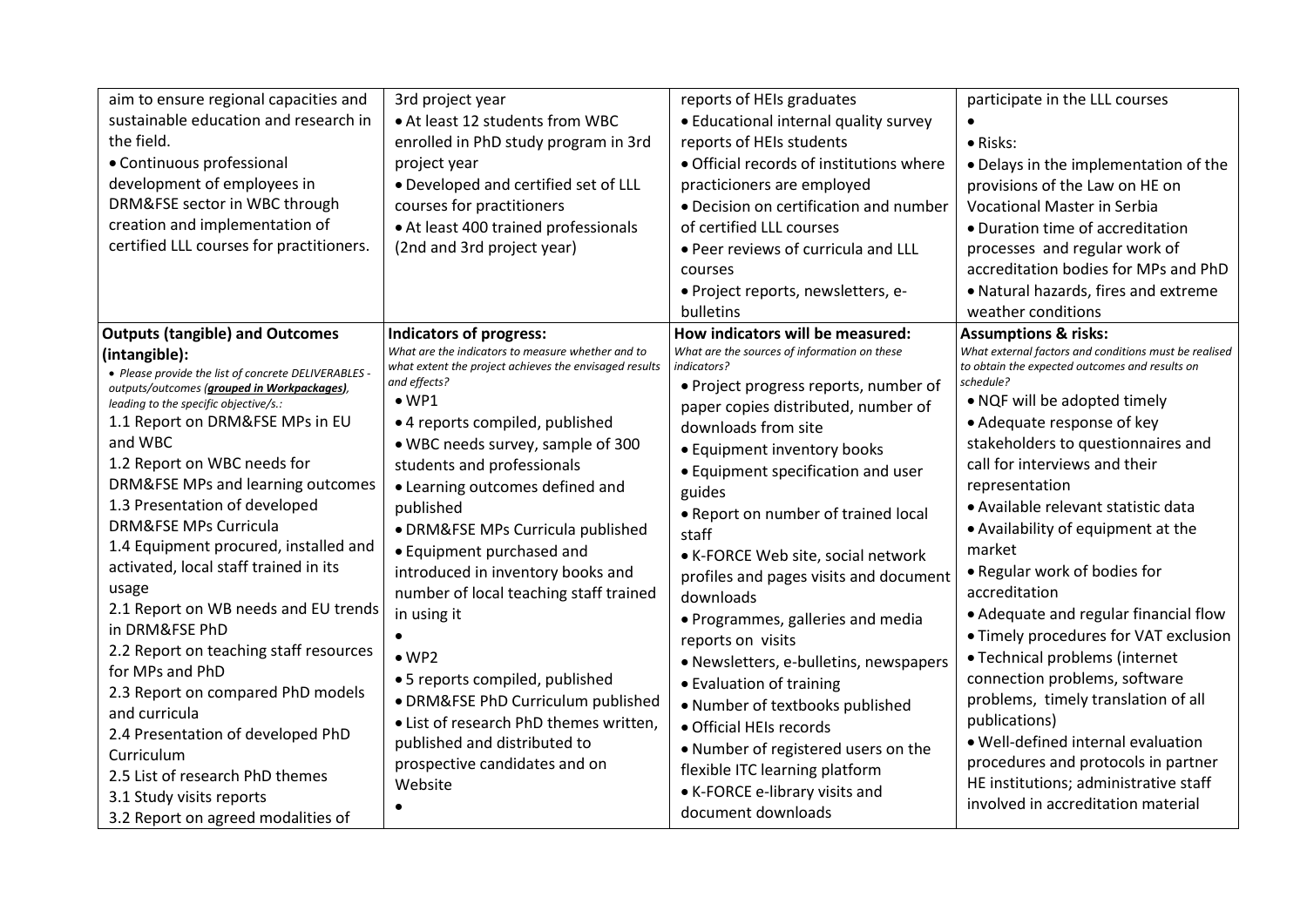| using ICT for b-learning                      | $\bullet$ WP3                             | • Students' satisfaction survey reports   | preparation may be overburdened        |
|-----------------------------------------------|-------------------------------------------|-------------------------------------------|----------------------------------------|
| 3.3 WBC teaching staff trained on             | • 8 reports compiled, published           | • Mailing list of prospective students    | with tasks related to the mandatory    |
| DRM&FSE subjects and student-                 | • 4 study visits organized and reports    | and of potential LLL attendees            | reaccreditation procedure for other    |
| centred teaching skills                       | disseminated at home institutions         | • K-FORCE Glossary published in pdf       | existing study programs at the partner |
| 3.4 b-learning materials for MPs and          | • At least 35 WBC TS trained              | and printed in 200 copies                 | HE institutions                        |
| PhD developed                                 | • At least 1 script and 10                | • Signed agreement about long-term        | . Willingness of media to cover        |
| 3.5 Report on evaluation of MPs and           | presentations/webinars per                | cooperation between HEIs and non-         | visibility activities                  |
| PhD learning material, fine-tuned MPs         | developed/ modernised subject             | academic partners at WBC                  | • Adequate attendance at events        |
| and PhD                                       | • At least 1 lecture/tutorial per subject | • Satisfaction survey of new learning     | • Technical problems with WEB page     |
| 4.1 Accredited MPs                            | held by professionals - practical case    | material quality reviewers                | and other technical issues that have   |
| 4.2 Students enrolled on master               | studies                                   | • Satisfaction survey of the glossary     | to be resolved in preparation of       |
| studies                                       | • 6 textbooks by PA published             | external reviewers                        | printing and promotional material      |
| 4.3 The flexible ICT learning platform        | · Number of new subjects, lectures,       | • Yearly reports about dissemination      | could cause delays in dissemination    |
| activated on time                             | students, guest lecturers; feedback       | activities                                | plan                                   |
| 4.4 Lectures held by guest lecturers          | polls; students' exam marks               | • Attendance lists from events and        | • Creating structures for              |
| 4.5 Report on 1st cohorts' progress           |                                           | courses                                   | management of the project are not      |
| and satisfaction of students and staff        | $\bullet$ WP4-WP5                         | • Number of HEIs guidebooks for           | fully relaying on the bureaucratic     |
| 5.1 Accredited PhD programme                  | • 9 reports comiled, published            | enrolment distributed on HE fairs         | procedures; Members of the Steering    |
| 5.2 Students enrolled on PhD                  | • 6 Accredited MPs and 1 PhD              | • 3 Symposia Proceeding books             | Committee and working groups are       |
| 5.3 b-learning PhD material delivered         | programme                                 | published in PDF (distributed via USBs)   | overburden with their other daily      |
| 5.4 Report on 1st cohorts progress and        | • 120 students enrolled on MPs and 12     | • Designed and printed project            | activities                             |
| satisfaction of students and staff            | on PhD                                    | promotion material                        | • Good project management              |
| 6.1 Report on WBC needs for LLL               | • 150 ICT platform users                  | . Number of delivered LLL courses         | · Good financial management            |
| courses<br>6.2 Report on defined LLL outcomes | • 60 authorized guest lectures and        | certificates                              |                                        |
| 6.3 Glossary published                        | presentations held                        | • Minutes from meetings and formal        |                                        |
| 6.4 Selected learning material adapted        | • 5 case studies for tutorials and        | <b>HEIs decisions</b>                     |                                        |
| for LLL purposes                              | project work issued                       | . Report on implementation of the PM      |                                        |
| 6.5 LLL courses delivered to                  | . Polls on student and staff satisfaction | plan, procedures and the Risk Plan        |                                        |
| professionals in blended way                  | processed                                 | • Partner expenses reports                |                                        |
| 7.1 Quality Assurance mechanisms and          |                                           | · Project Interim Report                  |                                        |
| procedures developed                          | $\bullet$ WP6                             | • External financial audit report         |                                        |
| 7.2 The pools for different types of          | • 5 reports compiled                      | • Final report to EACEA                   |                                        |
| activities created                            | • Immproved proffesional capacity and     | • Coordinators official project files and |                                        |
| 7.3 Learning material peer-reviewed           | interoperability                          | records                                   |                                        |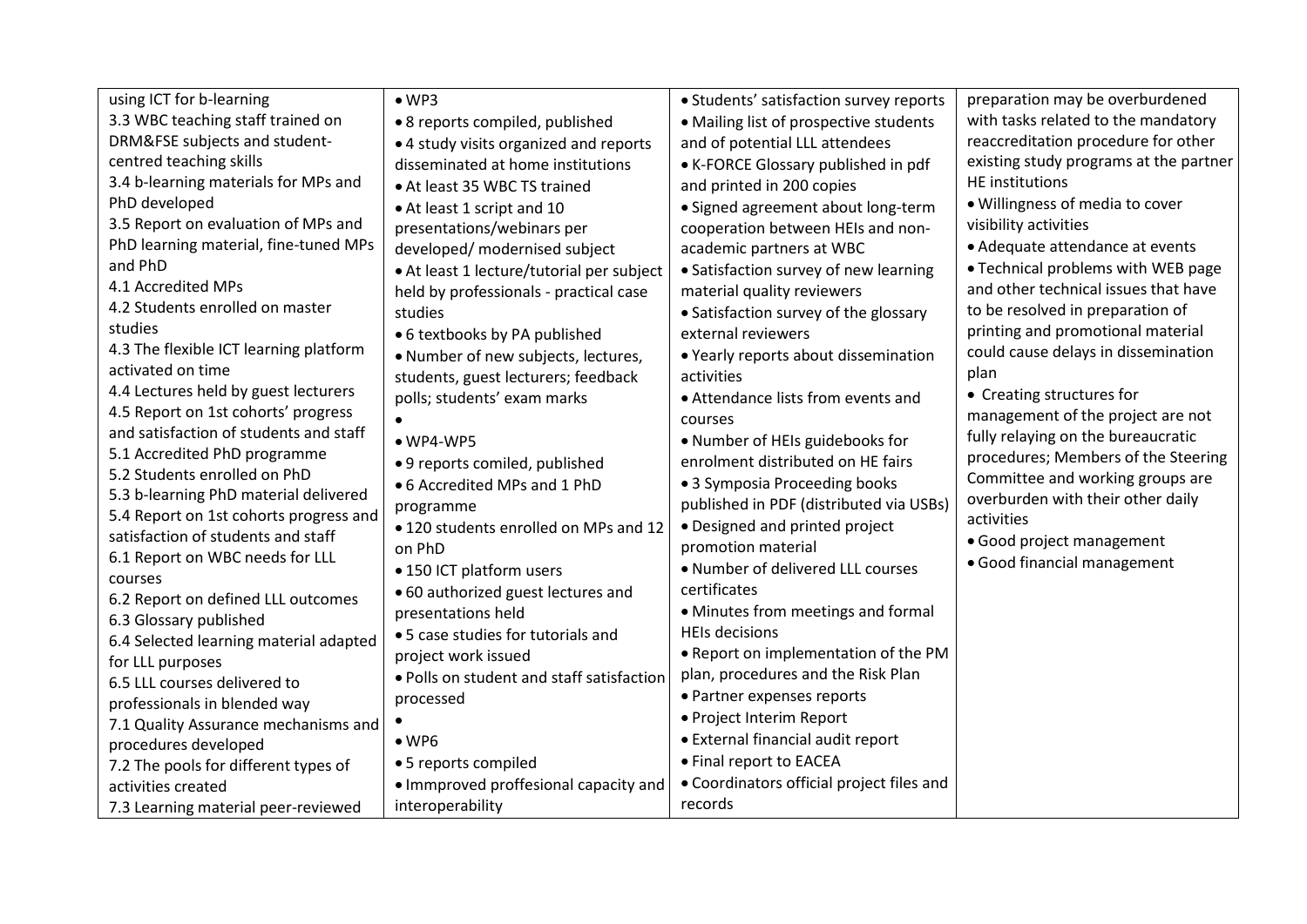| 7.4 External review of the Glossary    | • 18 LLL courses delivered              | • Regular PMT memoranda on timely |  |
|----------------------------------------|-----------------------------------------|-----------------------------------|--|
| 8.1 Project dissemination plan created | • 400 trained professionals             | implementation of activities      |  |
| 8.2 K-FORCE Web site developed,        | .500 professionals accessing the ICT    |                                   |  |
| maintained and promoted                | platform                                |                                   |  |
| 8.3 K-FORCE e-library open and         |                                         |                                   |  |
| maintained                             | $\bullet$ WP7                           |                                   |  |
| 8.4 Media, enrolment and LLL           | • 4 reports compiled                    |                                   |  |
| campaigns executed                     | • Number of QA mechanisms and           |                                   |  |
| 8.5 3 K-FORCE Symposia organized       | developed procedures                    |                                   |  |
| 9.1 Minutes of the meetings            | • At least 10 polls                     |                                   |  |
| 9.2 PM plan, procedures and Risk Plan  | • Learning material Review              |                                   |  |
| adopted                                | • Glossary Review                       |                                   |  |
| 9.3 Reports on Inter project coaching  | $\bullet$                               |                                   |  |
| 9.4 Project activities reports and     | $\bullet$ WP8                           |                                   |  |
| Partner expenses reports               | • 5 reports compiled                    |                                   |  |
|                                        | • Number of Website visits and          |                                   |  |
|                                        | documents downloaded                    |                                   |  |
|                                        | • 6 media campaigns                     |                                   |  |
|                                        | • 60 topics presented, published in 3   |                                   |  |
|                                        | Symposia Proceedings                    |                                   |  |
|                                        | · Total of 500 participants on all      |                                   |  |
|                                        | events                                  |                                   |  |
|                                        | . Number of brochures distributed on    |                                   |  |
|                                        | enrolment events                        |                                   |  |
|                                        | • Number of informed stakeholders       |                                   |  |
|                                        | about LLL courses                       |                                   |  |
|                                        | $\bullet$                               |                                   |  |
|                                        | $\bullet$ WP9                           |                                   |  |
|                                        | • 5 reports compiled                    |                                   |  |
|                                        | • 4, 8, 7 and 9 mins of the Consortium, |                                   |  |
|                                        | WB Board, SC and WG meetings,           |                                   |  |
|                                        | respectively                            |                                   |  |
|                                        | . PM plan, procedures and Risk Plan     |                                   |  |
|                                        | implementation                          |                                   |  |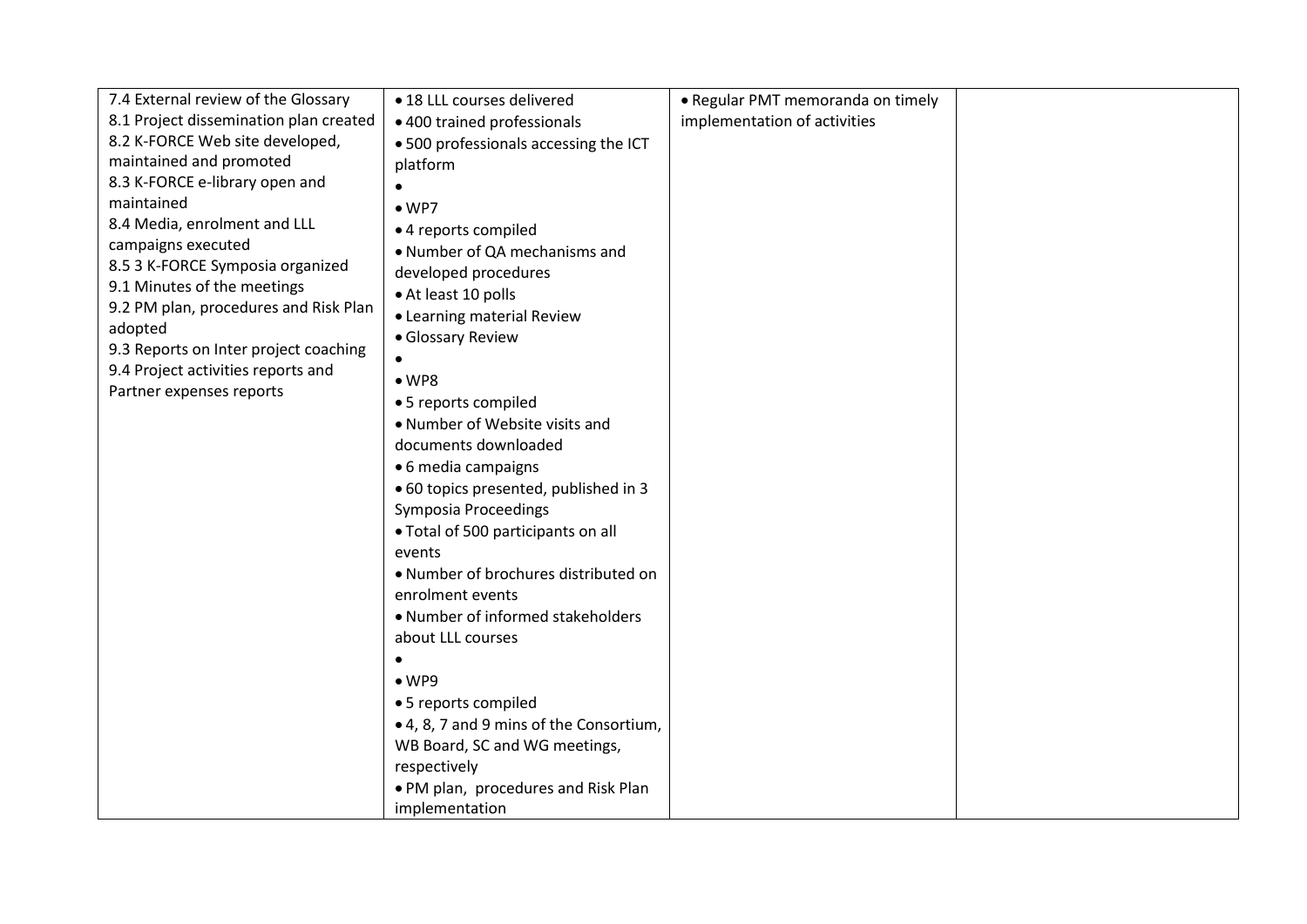|                                                                                                                                                                                                                                  | • Inter project coaching reports<br>• Smooth and timely project<br>implementat                                                                                                                             |                                                                                                                                                                                                                                                                          |
|----------------------------------------------------------------------------------------------------------------------------------------------------------------------------------------------------------------------------------|------------------------------------------------------------------------------------------------------------------------------------------------------------------------------------------------------------|--------------------------------------------------------------------------------------------------------------------------------------------------------------------------------------------------------------------------------------------------------------------------|
| <b>Activities:</b><br>What are the key activities to be carried out (grouped<br>in Workpackages) and in what sequence in order to                                                                                                | Inputs:<br>What inputs are required to implement these activities,<br>e.g. staff time, equipment, mobilities, publications                                                                                 | Assumptions, risks and pre-<br>conditions:                                                                                                                                                                                                                               |
| produce the expected results?<br>• 1.1 Analyse DRM&FSE MPs in EU<br>and WBC<br>• 1.2 Analyse WBC needs for<br>DRM&FSE MPs and learning outcomes                                                                                  | $etc.$ ?<br>· WP1-WP2 (PREP):<br>• Staff costs: 110,990 €<br>• Number of staff days: 1,005<br>• P1: 145 P2: 82 P3: 92                                                                                      | What pre-conditions are required before the project<br>starts? What conditions outside the project's direct<br>control have to be present for the implementation of<br>the planned activities?<br>$\bullet$ WP1<br>• A: Available relevant<br>information/statistic data |
| • 1.3 Develop DRM&FSE MPs Curricula<br>aligned with EU trends<br>• 1.4 Procure, install and activate the<br>equipment<br>• 2.1 Assess WB needs and EU trends                                                                     | • P4: 82 P5: 82 P6:82<br>· P7: 101 P8: 52 P9: 69<br>• P10: 63 P11: 67 P12: 30<br>· P13: 29 P14: 29                                                                                                         | • A: Equipment procured, installed and<br>activated timely<br>• R: Insufficient dedication of partners<br>to project aims<br>• R: Inadequate and irregular financial                                                                                                     |
| in DRM&FSE PhD<br>• 2.2 Analyse WB teaching staff<br>resources for MPs and PhD<br>. 2.3 Compare PhD models and<br>curricula in EU                                                                                                | $\bullet$ Equipment: 291,200 €<br>• P1: 144,200 € P2: 29,400 €<br>• P3: 29,400 $\epsilon$<br>P4: 29,400 €<br>• P5: 29,400 $\epsilon$<br>P6: 29,400 €                                                       | flow<br>• R: Delay of procedures for VAT<br>exclusion                                                                                                                                                                                                                    |
| • 2.4. Develop PhD Curriculum<br>• 2.5 Compile a list of research PhD<br>themes, according to WB disaster<br>trends<br>• 3.1 Study visits to PR HEIs<br>• 3.2 Analyse and agree on the<br>modalities of using ICT for b-learning | • Equipment for MPs:<br>• 60 PC Clients<br>• 6 Outdoor handheld GPS GIS<br><b>Mapping Data Collectors</b><br>• 6 Handheld laser distance measurers<br>• 6 Digital cameras<br>• 60 Books, journals, e-books | $\bullet$ WP2<br>• A: Available relevant statistic data<br>• R: Inadequate response of HEIs and<br>target groups to polls<br>$\bullet$ WP3<br>• A: Best-suited staff is available and                                                                                    |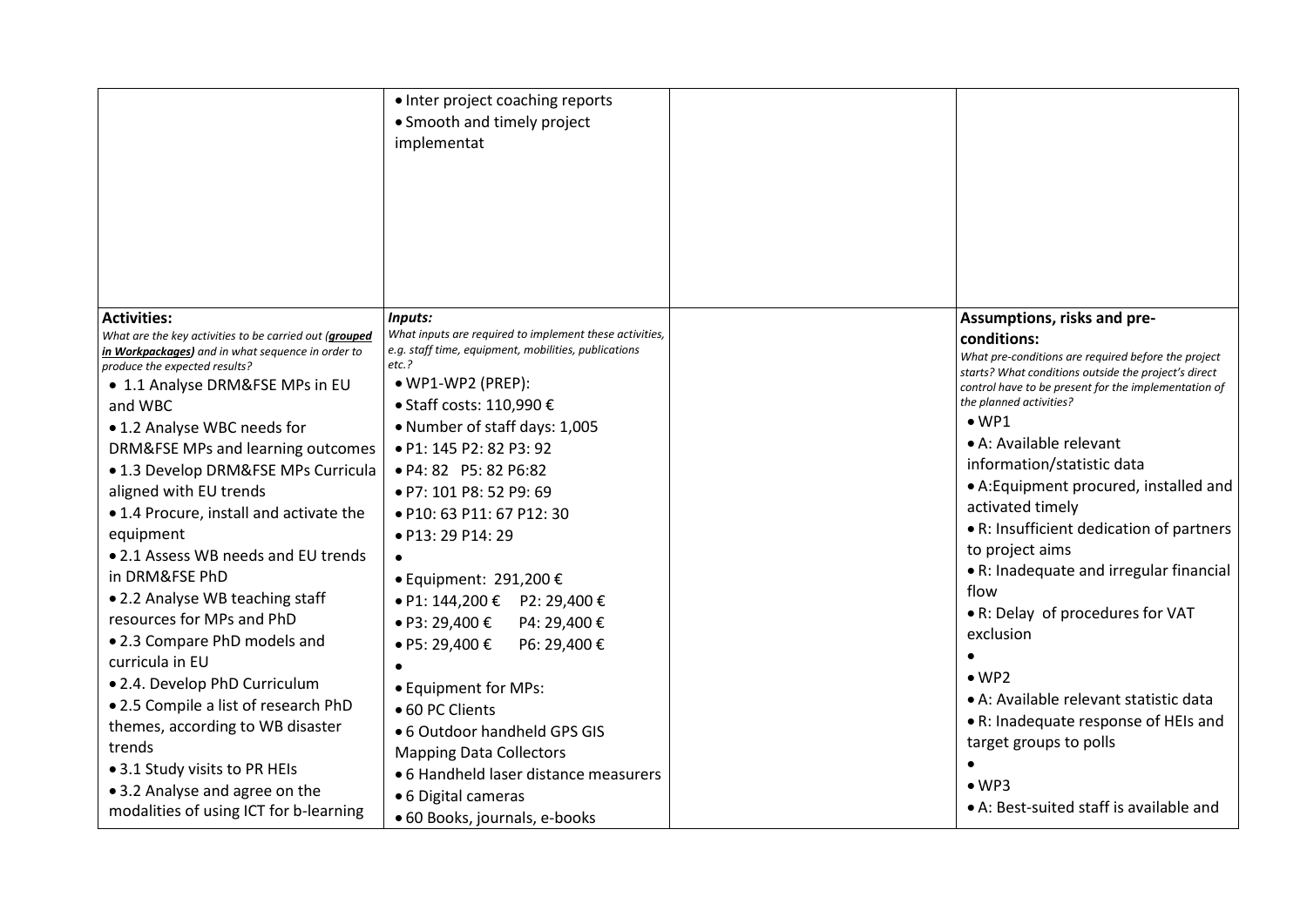| • 3.3 Train the WB teaching staff on   | • 60 E-book readers                       | willing to travel                        |
|----------------------------------------|-------------------------------------------|------------------------------------------|
| DRM&FSE topics and b-learning          | • 6 Agent based evacuation simulation     | • A: Academic staff motivated and        |
| methodologies                          | softwares                                 | prepared for training                    |
| • 3.4 Develop b-learning materials for | • 24 Lap tops+external displays           | • R: Delays in study visits'             |
| MPs and PhD                            |                                           | implementation                           |
| • 3.5 Pilot the new MPs and PhD        | • Equipment for PhD:                      | • R: Teaching staff at WB HEIs is not    |
| learning material, evaluation and fine | • 2 Rack servers                          | willing to accept new teaching           |
| tuning                                 | •1 Outdoor handheld GPS GIS               | methods                                  |
| • 4.1 Accredit MPs                     | <b>Mapping Data Collector</b>             | • R: Technical problems (internet        |
| • 4.2 Enrol the Master students        | • 1 Fire dynamics and smoke control       | connection problems, software            |
| • 4.3 Activate flexible ICT learning   | software                                  | problems, timely translation of          |
| platform                               | • 1 Digital Map of Serbia with database   | publications)                            |
| • 4.4 Selected MP lectures held by K-  | • 1 Hyphenated TGA-FTIR                   | • R: Various problem in adaptation of    |
| <b>FORCE</b> guest lecturers           | •1 Unmanned Aerial                        | developed learning material to new       |
| • 4.5 Evaluate the 1st cohorts'        | Photogrammetric Vehicle with PC           | methodological approach                  |
| progress and satisfaction of students  | client                                    |                                          |
| and staff                              |                                           | $\bullet$ WP4, WP5                       |
| • 5.1 Accredit the PhD programme       | • WP3-WP6 (DEV)                           | • A: Regular work of accreditaton        |
| • 5.2 Enrol the PhD students           | $\bullet$ Staff costs: 165,500 $\epsilon$ | bodies                                   |
| • 5.3 Selected PhD lectures held by K- | • Staff days: 1,624                       | • A: Relevant number of students         |
| <b>FORCE</b> guest lecturers           | • P1: 279 P2: 129 P3: 129                 | interested to enrol                      |
| • 5.4 Evaluate the 1st cohorts'        | • P4: 109 P5: 119 P6: 109                 | • A: Availability of staff members with  |
| progress and satisfaction of students  | • P7: 92 P8: 151 P9: 36                   | respective qualification                 |
| and staff                              | · P10: 279 P11: 65                        | • R: Duration time of accreditaton       |
| • 6.1 Analyse the WBC needs for LLL    | • P12: 45 P13: 45 P14: 37                 | processes                                |
| courses                                |                                           | • R: Inability of guest lecturers to     |
| • 6.2 Define LLL outcomes according to | ● Mobilities: 117,160 €                   | perform teaching tasks                   |
| EQF/NQFs                               | • 86 PA to PR flows                       | • R: Technical problems                  |
| • 6.3 Create K-FORCE Glossary          | ● 33 PR to PR flows                       |                                          |
| • 6.4 Adapt selected learning material | • 8 PA to PA flows                        | $\bullet$ WP6                            |
| for LLL courses                        | ● 12 PR to PA flows                       | • A: Availability of staff members with  |
| • 6.5 Deliver LLL courses in blended   | $\bullet$                                 | respective qualification within specific |
| way to professionals                   | $\bullet$ WP7                             | time frame                               |
| . 7.1 Develop Quality Assurance        | • Staff costs: 26,920 €                   | • A: Relevant number of stakeholders     |
| mechanisms and procedures              |                                           | interested in LLL courses                |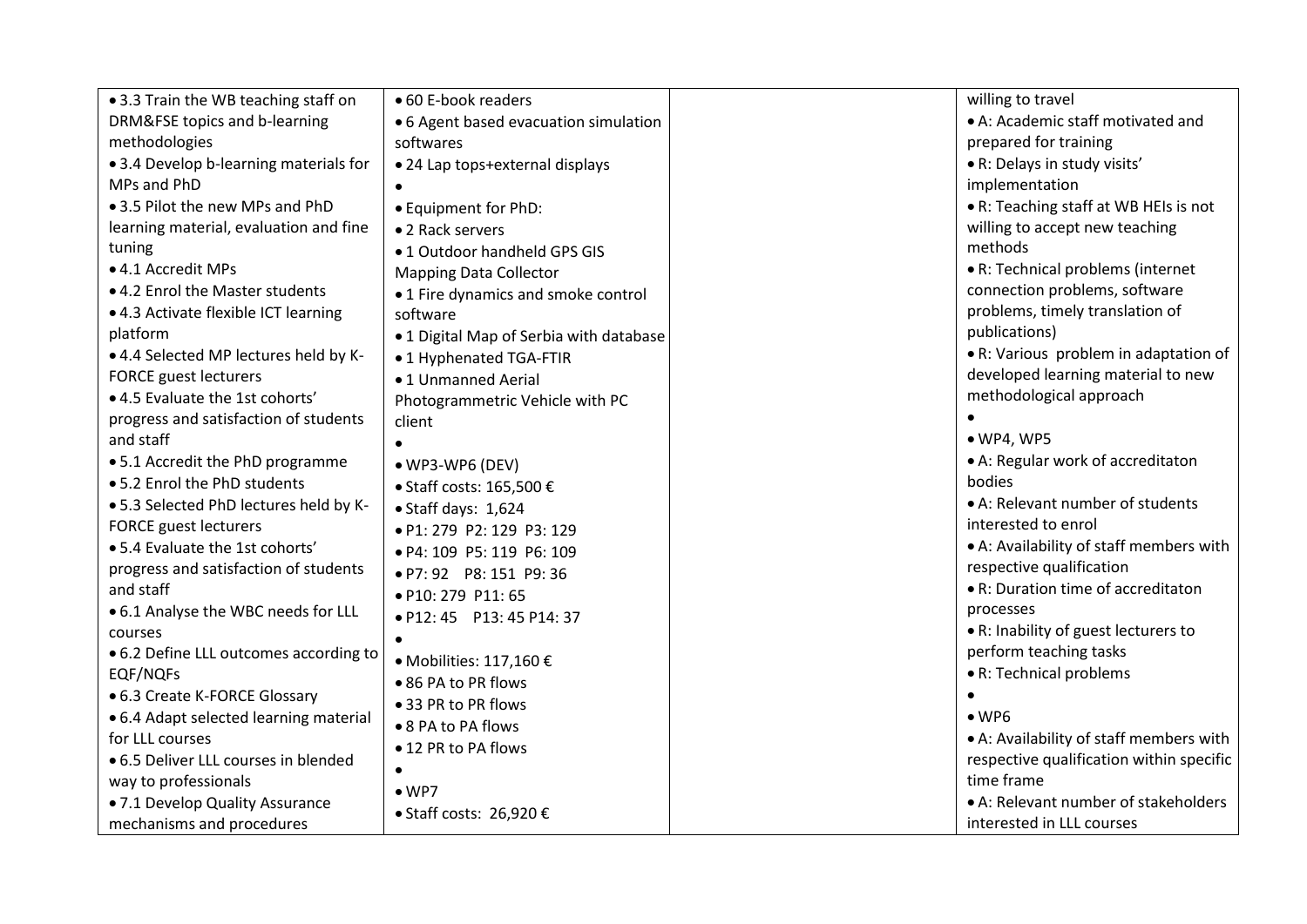| • 7.2 Create polls for different types of | • Staff days: 266                       | • R: Technical problems                |
|-------------------------------------------|-----------------------------------------|----------------------------------------|
| activities                                | • P1: 27 P2: 7 P3: 7                    | • R: Various problem in adaptation of  |
| • 7.3 Learning material peer review       | • P4: 7 P5: 7 P6: 7                     | developed material to new              |
| • 7.4 External review of the Glossary     | • P7: 14 P8: 14 P9: 22                  | methodological approach                |
| • 8.1 Create dissemination plan           | • P10: 25 P11: 105                      |                                        |
| • 8.2 Develop, maintain and promote       | • P12: 9 P13: 9 P14: 7                  | $\bullet$ WP7                          |
| <b>K-FORCE Website</b>                    |                                         | • A: Well-defined internal evaluation  |
| • 8.3 Open/maintain e-library public      | • Sub-contracting cost (external expert | procedures and protocols in partner    |
| access area                               | quality report and Glossary review):    | <b>HE</b> institutions                 |
| • 8.4 Perform media, enrolment and        | 6,000€                                  | • R: Many staff does not understand    |
| LLL promo campaigns                       |                                         | QA so avoid doing it                   |
| • 8.5 Organize 3 Symposia                 | $\bullet$ WP8                           |                                        |
| • 9.1 Organize K-FORCE bodies             | • Staff costs: 29,956 €                 | $\bullet$ WP8                          |
| meetings                                  | • Staff days: 355                       | • A: Continued interest of target      |
| • 9.2 Prepare/adopt the PM plan,          | • P1: 60 P2: 16 P3: 16                  | groups                                 |
| procedures and Risk Plan                  | • P4: 16 P5: 36 P6: 16                  | • A: Willingness of media to cover     |
| • 9.3 Inter project coaching              | • P7: 7 P8: 7 P9: 7                     | visibility activities                  |
| • 9.4 Manage all pr                       | · P10: 12 P11: 15 P12: 42               | • R: Different social situation in the |
|                                           | · P13: 50 P14: 55                       | periods campaigns' realisation         |
|                                           |                                         | • R: Technical problems with WEB       |
|                                           | ● Mobilities: 74,335 €                  | page and other technical issues        |
|                                           | • 42 PA to PA flows                     |                                        |
|                                           | ● 54 PR to PA flows                     | $\bullet$ WP9                          |
|                                           | • 16 PA to PA student flows             | • A: Administrative staff competence   |
|                                           |                                         | for efficient project implementation   |
|                                           | • Sub-contracting cost (translation     | • A: Fully working communication       |
|                                           | services): 12,000 €                     | mechanism                              |
|                                           |                                         | • R: Creating structures for project   |
|                                           | $\bullet$ WP9                           | management are not fully relaying on   |
|                                           | • Staff costs: 56,103 €                 | the bureaucratic procedures            |
|                                           | • Staff days: 501                       | • R: SC and WGs members are            |
|                                           | • P1: 122 P2: 31 P3: 21                 | overburden with their other activitie  |
|                                           | • P4: 21 P5: 21 P6: 21                  |                                        |
|                                           | • P7: 38 P8: 28 P9: 22                  |                                        |